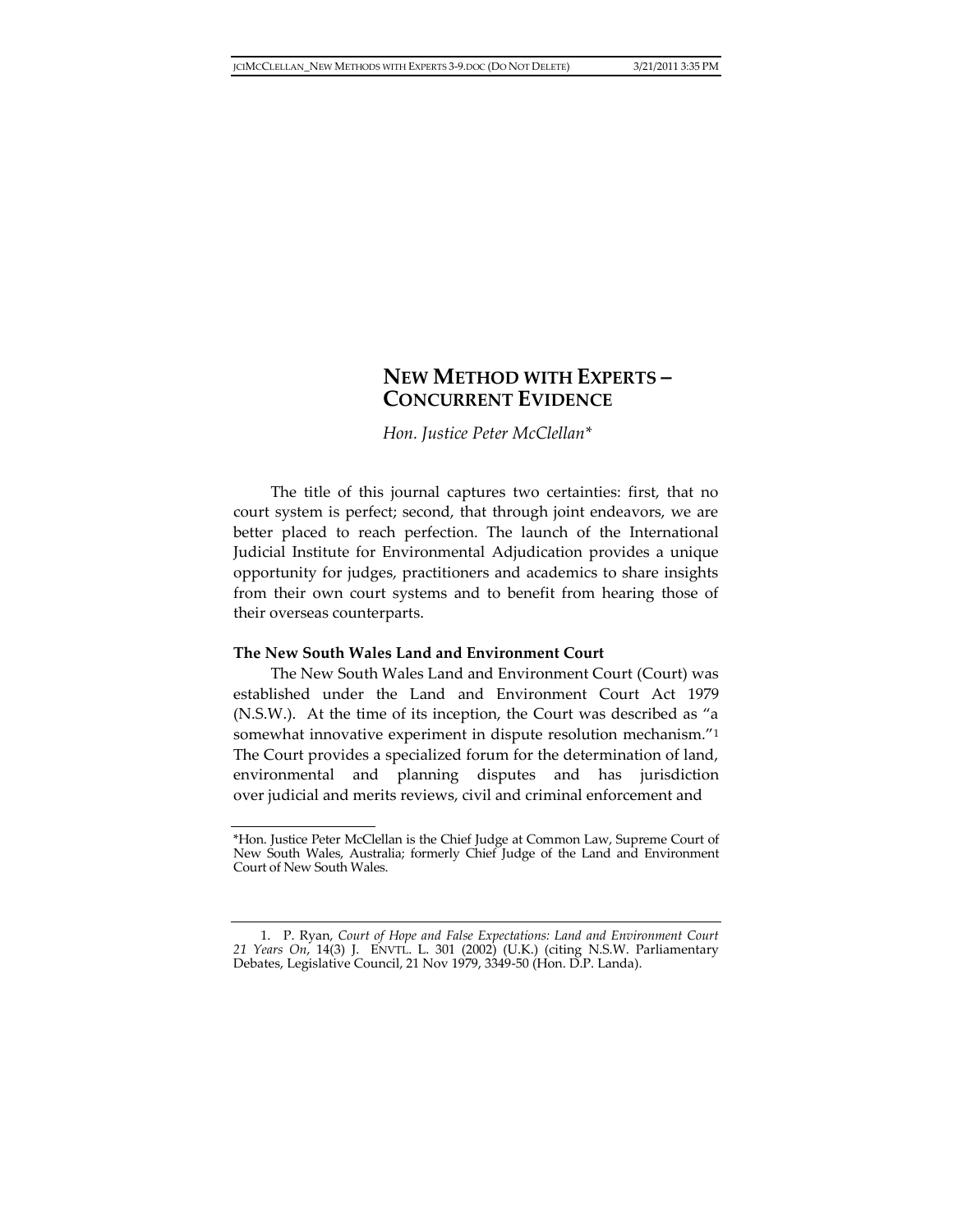appeals.

When conducting merits reviews, the Court is not bound by the rules of evidence. Rather, Section 38(2) of the Land and Environment Court Act provides that the Court "may inform itself on any matter in such manner as it thinks appropriate and as the proper consideration of the matters before the Court permits." In merits appeals, both judges and commissioners (who have specialized expertise in relevant environmental fields) preside to determine the matters that come before the Court.

## **Problems with Expert Evidence in the Land and Environment Court**

The Land and Environment Court Act made plain Parliament's intention that the Court should not be bound by conventional adversarial principles in its operation. Initially, discomfort and, on occasion, resistance from within the legal profession hampered the implementation of this intention but over time these have diminished. The debate is reflected in two differing opinions of the New South Wales Court of Appeal.2 Public concern about the operation of the Court became so intense that in 2001 the Hon. Jerrold Cripps QC, a former Chief Judge of the Court, was asked to conduct a public review of the Court's procedures and make recommendations for change (known as the "Cripps Inquiry").3 Following issuance of the "Cripps Inquiry" report, some procedural changes were implemented while other concerns remained unaddressed.<sup>4</sup> Many of the unaddressed concerns related to the handling of expert evidence in proceedings. Duplication of evidence, and inefficient and unnecessary crossexamination were common. Similarly, as with many common law jurisdictions, there were legitimate concerns regarding the impartiality and integrity of expert evidence.<sup>5</sup>

Difficulties with the integrity and reliability of expert evidence have been recognized by many commentators over a long period. Learned Hand challenged the accepted utility of expert evidence and

<sup>2.</sup> Residents Against Improper Dev. Inc v. Chase Prop. Investments Pty. Ltd. [2006] NSWCA 323; cf. Hunter Dev. Brokerage Pty. Ltd. v. Cessnock City Council (No 2) [2006] NSWCA 292.

<sup>3.</sup> Report of the Land and Environment Court Working Party (Sept. 2001).

<sup>4</sup>*. See also* McClellan CJ at CL, *Land and Environment Court – Achieving the Best Outcome for the Community*, Paper presented at the EPLA Conference, Newcastle, N.S.W. (Nov. 28-29, 2003).

<sup>5.</sup> McClellan CJ at CL, *Problems With Evidence*, Speech delivered at the Government Lawyers' Annual Dinner, N.S.W. (Sept. 7, 2004).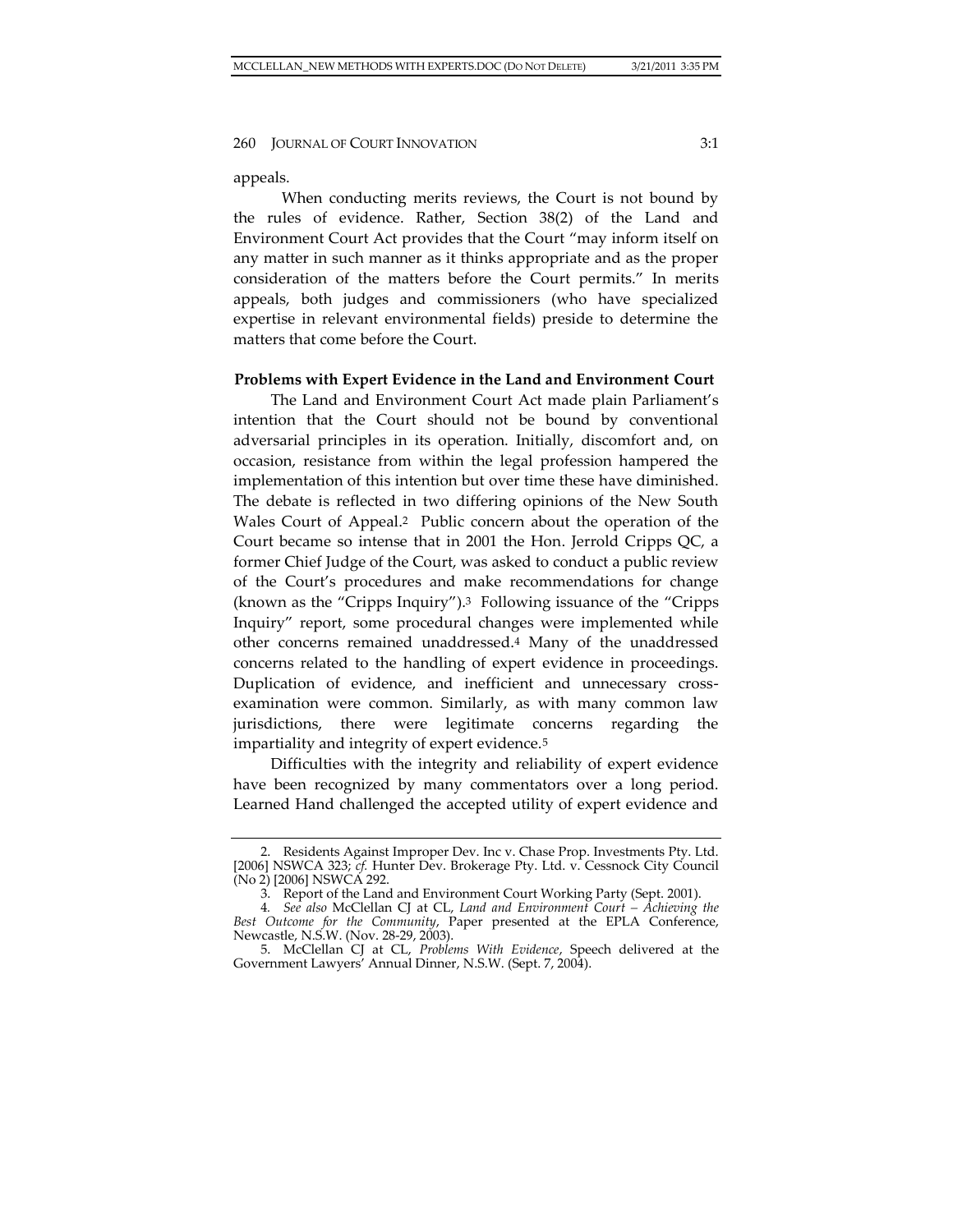the procedures by which it was received in court in his well-known article written in the *Harvard Law Review* in 1901:

No one will deny that the law should in some way effectively use expert knowledge wherever it will aid in settling disputes. The only question is as to how it can do so best. In early times, and before trial by jury was much developed, there seemed to have been two modes of using what expert knowledge there was: first, to select as jurymen such persons as were by experience especially fitted to know the class of facts which were before them, and second, to call to the aid of the court skilled persons whose opinion it might adopt or not as it pleased. Both these methods exist at least theoretically at the present day, though each has practically given place to the third and much more recent method of calling before the jury skilled persons as witnesses. No doubt, there are good historical reasons why this third method has survived, but they by no means justify its continued existence, and it is, as I conceive, in fact an anomaly fertile of much practical inconvenience.6

The article contains a comprehensive discussion of the history and use of experts in the common law system, and the perceived difficulties. These difficulties include the expectation that in the adversary system the expert becomes the hired champion of one side. These problems have been acknowledged by many commentators, including myself.<sup>7</sup>

Learned Hand was writing at a time when the complexity of litigation and the issues to be decided were significantly less than today. The growth in complexity has of course been accompanied by an enormous increase in the available knowledge in all areas of intellectual endeavor, not least in the environmental sciences. Environmental courts and tribunals are required to resolve disputes between experts with respect to a large catalogue of other complex matters, including the impact of past and future development on the natural and built environment, the causes and consequences of

<sup>6.</sup> Learned Hand, *Historical and Practical Considerations Regarding Expert Testimony*, 15 HARV. L. REV. 40, 40 (1901).

<sup>7</sup>*. See, e.g.*, McClellan CJ at CL, *Recent Changes and Reforms at the Land and Environment Court*, Speech delivered to the Local Government Association of N.S.W. (July 27, 2004); McClellan CJ at CL, *Expert Witnesses: the recent experience of the Land and Environment Court*, 17 JUD. OFFICERS BULL. 83 (2005) (N.S.W.); McClellan CJ at CL, *Environmental Issues: How Should We Resolve Disputes?,* 1 NAT'L ENVTL. L. REV. 36 (2005) (Austl.); McClellan CJ at CL, *Problems with Evidence*, *supra* note 5.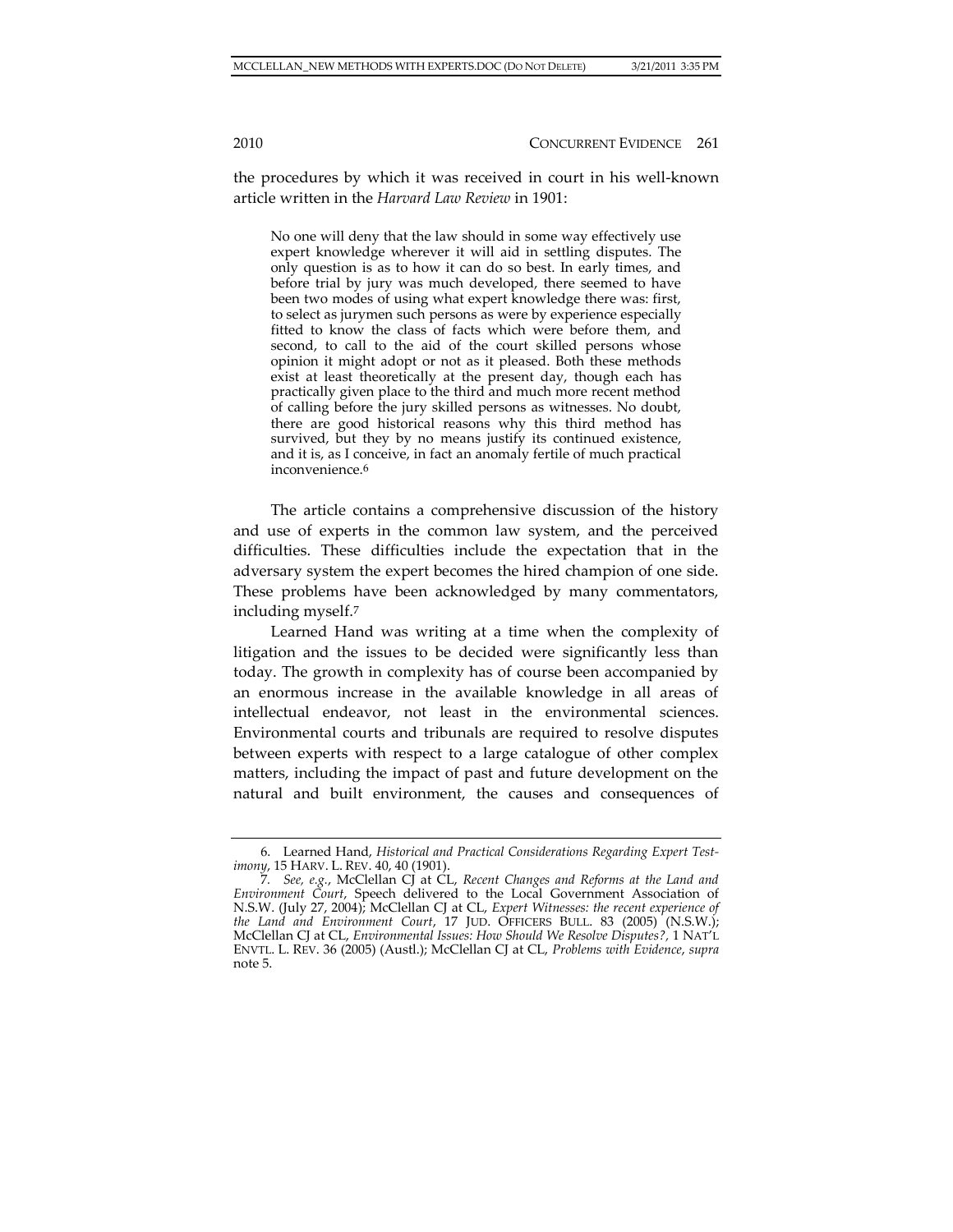pollution and contamination, and the related social and financial issues. The resolution of these matters may significantly impact the experts' reputations and, consequently, have significant financial consequences.

#### **The Process of Change in the Land and Environment Court**

In response to these concerns, the Land and Environment Court began modifying its Practice Directions to clarify the duties and expectations of expert witnesses. In 1999, it introduced a pre-hearing conference that required experts to meet prior to the hearing to discuss those matters upon which they agreed and to identify the points on which they disagreed. Although this proved beneficial, notwithstanding the expectations in the Land and Environment Court Act, the adversarial nature of the proceedings continued to underpin the "culture" of the Court.

In a speech to the National Conservation Council of New South Wales in 1999, one former chief judge stated:

First, the Court is a court. The hearings conducted in it involve the traditional hallmarks of a court, that is, an adversarial proceeding at the end of which the judge or commissioner reaches a decision on the evidence adduced during the hearing, and in the result there will be a winner and a loser. $8$ 

By the time I commenced as chief judge, it was plain that further change was necessary. Public concerns about the adversary process and its perceived failure to provide for the most desirable community outcomes from a dispute led to the "Cripps Inquiry." Personally, I was concerned that the Court's continued focus on the traditional winner versus loser dichotomy conflicted with its public function. Most importantly, in a specialized environmental court, community outcomes must be given appropriate emphasis, generally beyond the interests of the private litigants. To address these concerns, during my term as chief judge, the Court altered many of its procedures including changes designed to increase the integrity and efficiency of expert evidence. One such procedural change was the introduction of a presumption in favor of court-appointed single experts, adopted by

<sup>8.</sup> Hon. Mahla L Pearlman AM, *The Role and Operation of the Land and Environment Court*, 37 L. SOC'Y J. 58, 58-59 (1999) (N.S.W.).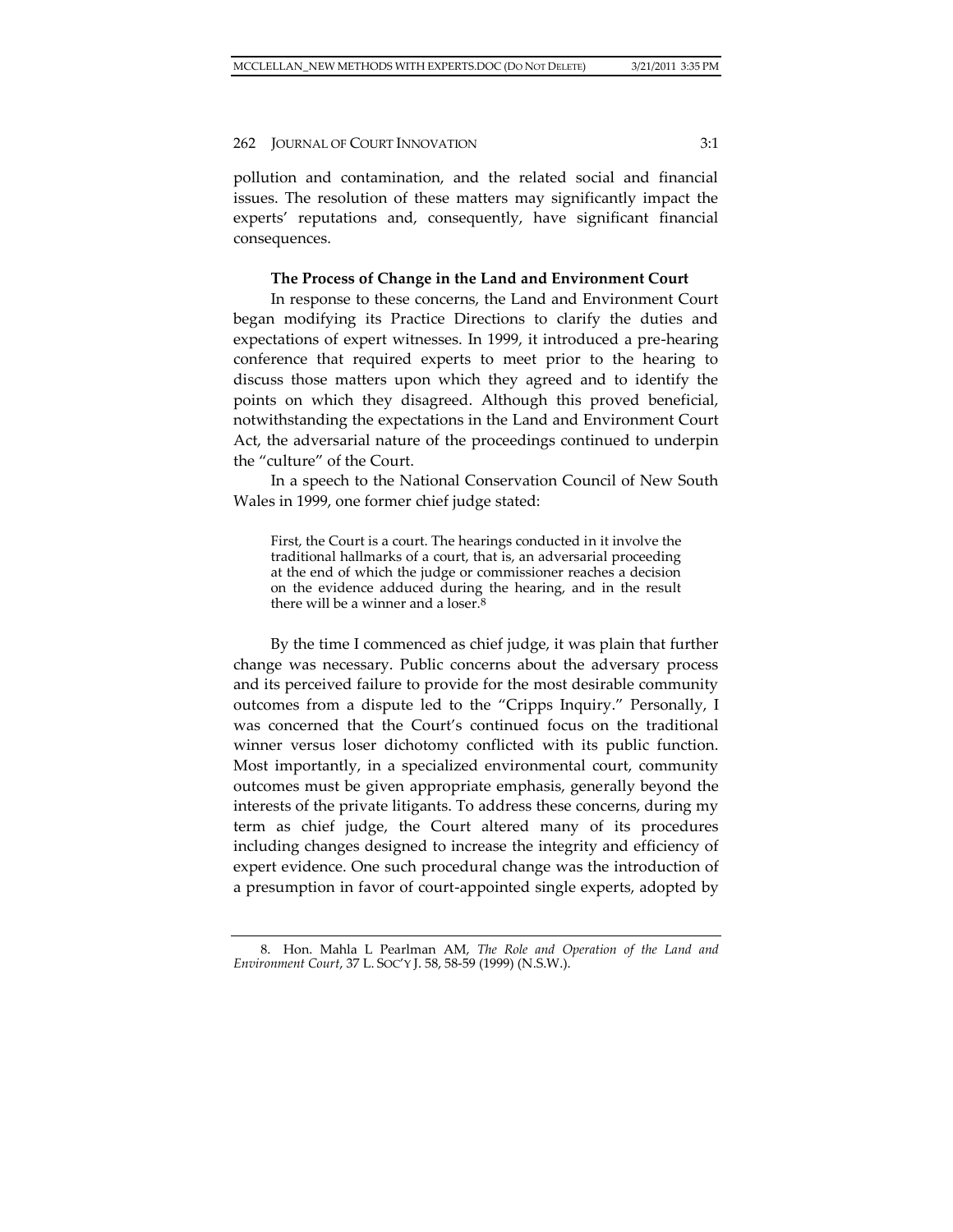the Court in March 2004. I have spoken of the benefits of this change elsewhere.<sup>9</sup>

The most significant procedural change however was the introduction of the concurrent method of receiving expert evidence. Adopted by many other courts, concurrent evidence is one of the most important recent reforms in the civil trial process in Australia. It was first used in a few cases in the Australian Trade Practices<sup>10</sup> and Administrative Appeals Tribunals. Apart from its use in the Land and Environment Court,<sup>11</sup> concurrent evidence is now utilized extensively in the Common Law Division of the New South Wales Supreme Court,<sup>12</sup> the Queensland Land and Resource Tribunal, the Federal Court of Australia,<sup>13</sup> and, to a lesser extent, in many other Australian courts and tribunals.

To facilitate the use of concurrent evidence, provision has been made in the Uniform Civil Procedure Rules 2005 (N.S.W.). Those rules apply to all courts in New South Wales. In the Land and Environment Court, concurrent evidence is now the default procedure for all matters requiring evidence from more than one expert in the same field.<sup>14</sup> The same is true of the Common Law Division of the Supreme

13*. See, e.g.,* Seven Network Limited v. News Limited [2007] FCA 2059; Ackers v. Austcorp International Ltd [2009] FCA 432; Peterson v. Merck Sharpe & Dohme (Austl.) Pty Ltd & Anor [2010] FCA 180; Strong Wise Ltd v. Esso Austl. Resources Pty Ltd [2010] FCA 240; Danisco A/S v. Novozymes A/S [2010] FCA 995.

<sup>9</sup>*. See, e.g.*, McClellan CJ at CL, *Expert Witnesses – The Experience of the Land & Environment Court of New South Wales*, Paper presented at the XIX Biennial LAWASIA Conference, Gold Coast (Mar. 20-24, 2005).

<sup>10.</sup> The Australian Trade Practices is now known as the Australian Competition Tribunal.

<sup>11</sup>*. See, e.g.,* Jamison Investments Pty Ltd v. Penrith City Council [2010] NSWLEC 1194; Scarf v. Randwick City Council [2010] NSWLEC 1205; Reavill Farm Pty Ltd v. Lismore City Council [2010] NSWLEC 1207; Marana Developments v. Botany Bay City Council [2010] NSWLEC 1237; Berringer Road Pty Ltd v. Shoalhaven City Council [2010] NSWLEC 1140; O'Keefe v. Water Administration Ministerial Corporation (No 2) [2010] NSWLEC 89.

<sup>12</sup>*. See, e.g.,* Harris v. Bellemore [2010] NSWSC 176; Thompson v. Haasbroek [2010] NSWSC 111; Hollier v. Sutcliffe [2010] NSWSC 279; Reeves v. State of New South Wales [2010] NSWSC 611; Wallace v. Ramsay Health Care Ltd [2010] NSWSC 518; Konstantopoulos v. R & M Beechey Carriers Pty Ltd [2010] NSWSC 753; and SW v. State of New South Wales [2010] NSWSC 966.

<sup>14</sup>*. See, e.g.*, Land and Environment Court of New South Wales, *Practice Note – Class 1 Development Appeals*, 14 May 2007, [56]; Land and Environment Court of New South Wales, *Practice Note – Classes 1, 2 and 3 Miscellaneous Appeals*, 14 May 2007, [44]; Land and Environment Court of New South Wales, *Practice Note – Class 3 Compensation Claims*, 14 May 2007, [39]; Land and Environment Court of New South Wales, *Practice Note – Class 3 Valuation Objections*, 14 May 2007, [48]; Land and Environment Court of New South Wales, *Practice Note – Class 4 Proceedings*, 14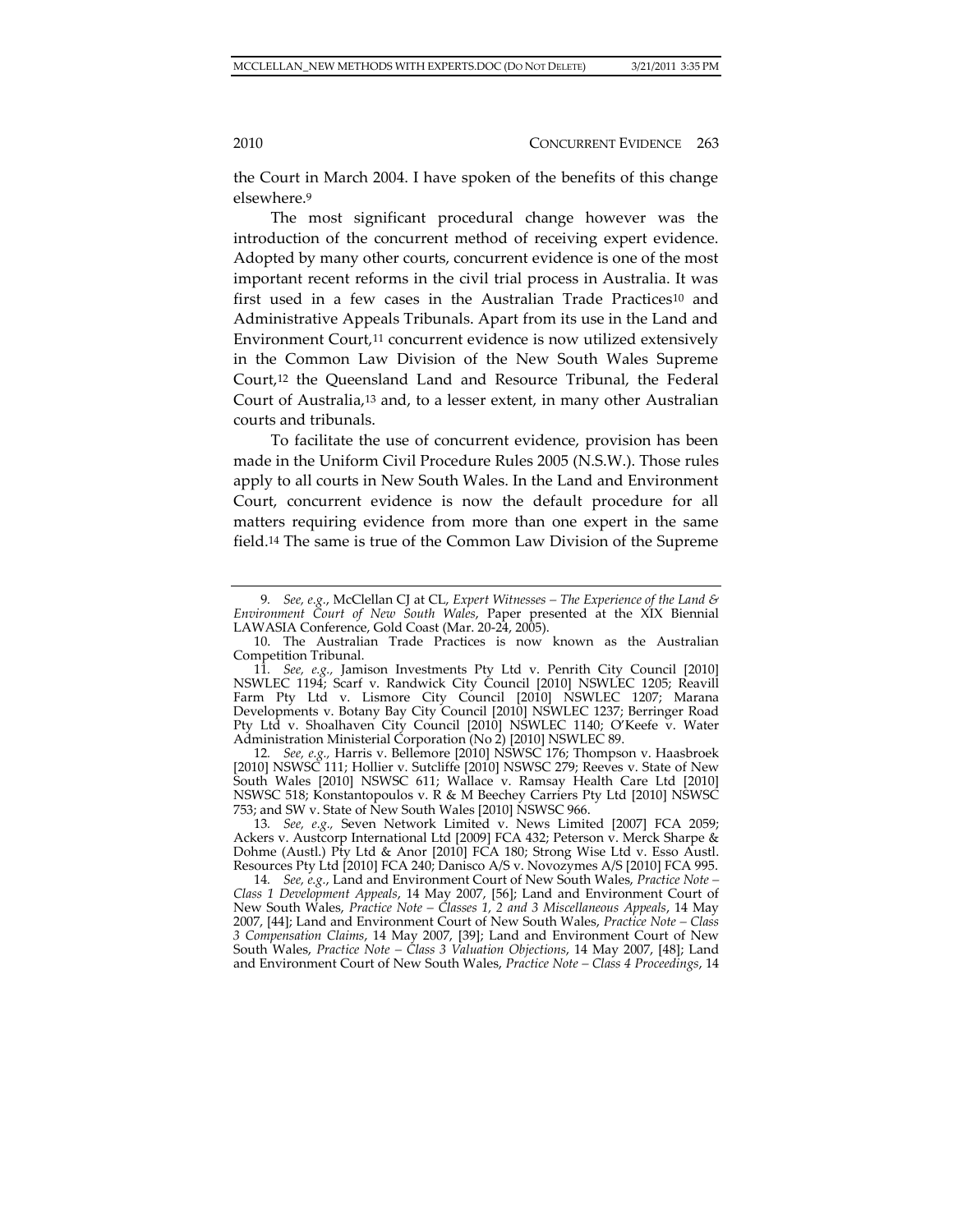#### Court of New South Wales.<sup>15</sup>

# **Concurrent Evidence: How does it Work?**

Concurrent evidence is essentially a discussion chaired by the judge in which the various experts, the parties, the advocates and the judge engage in a cooperative endeavor to identify the issues and arrive where possible at a common resolution of them. Where resolution of issues is not possible, a structured discussion, with the judge as chairperson, allows the experts to give their opinions without the constraints of the adversarial process and in a forum which enables them to respond directly to each other. The judge is not confined to the opinion of one advisor but has the benefit of multiple advisors who are rigorously examined in public.

How does concurrent evidence work? Although variations may be made to meet the needs of a particular case, concurrent evidence requires the experts retained by the parties to prepare a written report in the conventional fashion. The reports are exchanged and, as is now the case in many Australian courts, the experts are required to meet without the parties or their representatives to discuss those reports. This may be done in person or by telephone. The experts are required to prepare a bullet-point document incorporating a summary of the matters upon which they agree, but, more significantly, matters upon which they disagree. The experts are sworn together and, using the summary of matters upon which they disagree, the judge settles an agenda with counsel for a "directed" discussion, chaired by the judge, of the issues in disagreement. The process provides an opportunity for each expert to place his or her view on a particular issue or sub-issue before the court. The experts are encouraged to ask and answer questions of each other. The advocates also may ask questions during the course of the discussion to ensure that an expert's opinion is fully articulated and tested against a contrary opinion. At the end of the discussion, the judge will ask a general question to ensure that all of the experts have had the opportunity to fully explain their positions.

#### **Some Personal Reflections on the Use of Concurrent Evidence**

May 2007, [48]; Land and Environment Court of New South Wales, *Practice Note – Class 2 Trees*, 23 July 2010, [43].

<sup>15.</sup> Supreme Court of New South Wales, *Practice Note - SC CL 5*, 5 Dec. 2006*.*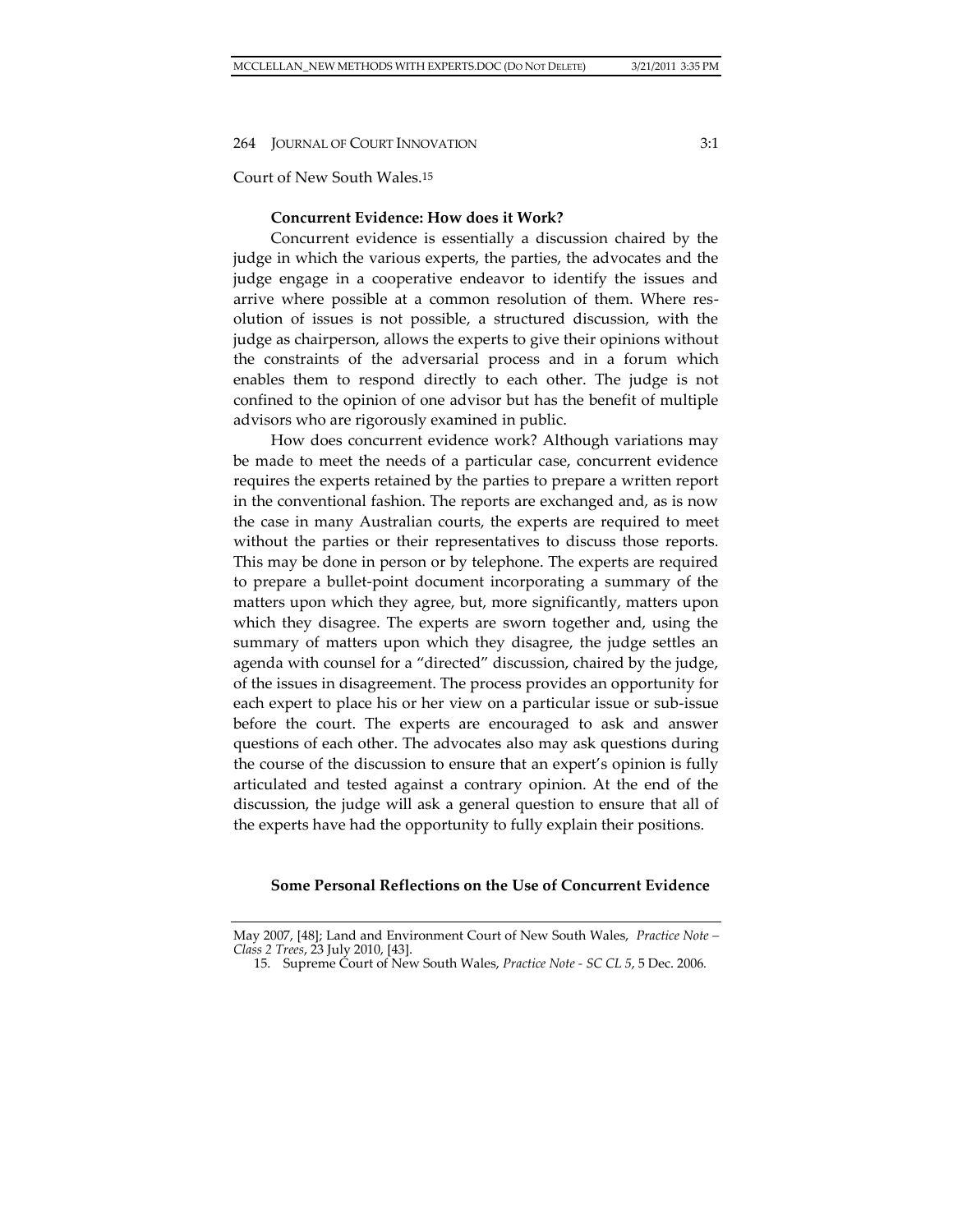I have utilized the process of concurrent evidence on many occasions, both when I was in the Land and Environment Court and in the Supreme Court. In 2006, I presided over a trial involving an eighteen-year-old male who had suffered cardiac arrest, resulting in catastrophic and permanent brain damage.<sup>16</sup> He sued his general practitioner. The claims required expert testimony regarding the defendant doctor's duty of care to the plaintiff as well as a major cardiological issue.

Five general practitioners were called to give expert opinion and they gave their evidence concurrently. Sitting together at the bar table for a day and a half, they discussed in a structured and cooperative manner the issues falling within their expertise. Prior to this courtroom discussion, the doctors had conferenced together for some hours and prepared a joint report which was tendered to the Court. In all likelihood, if the expert evidence had been received in the conventional manner, it would have taken at least five days. More importantly, the Court would not have had the benefit of the questions which the experts asked of each other, and, of even greater value, the responses to those questions.

Four cardiologists also gave evidence together – one by satellite from the United States, the others sitting in the courtroom at the bar table. This evidence took one day. Under the conventional adversary process, it would probably have taken at least six. The doctors were able to distill the cardiac issue to one question which they identified and, although they held different views, their respective positions on that question were clearly stated. Later discussion with the advocates indicated that the process was welcomed by both the doctors and the parties' advocates.

Concurrent evidence provides the means by which the decisionmaking process conventionally adopted by professionals can be utilized in the courtroom. If a person suffered a life-threatening injury which required hospitalization and the possibility of major life-saving surgery, a team of doctors would come together to make the decision as to whether or not to operate. The team would include a surgeon, anesthetist, physician, and other related specialists who had a professional understanding of the particular problems. They would meet, discuss the situation and the senior person would ultimately

<sup>16</sup>*.* Halverson v. Dobler [2006] NSWSC 1307.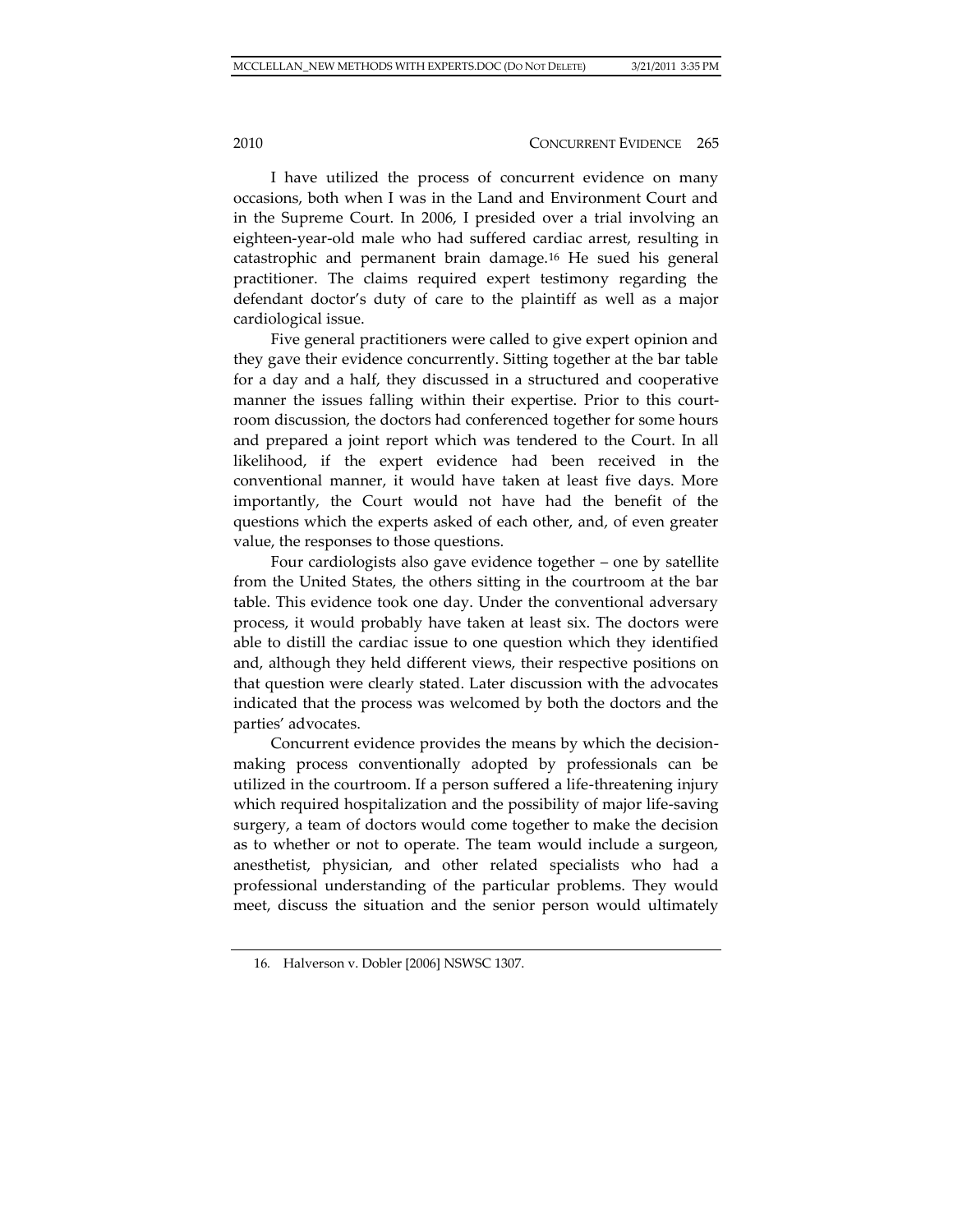decide on the appropriate response. It would be a discussion in which everyone's views were put forward, analyzed and debated. The hospital would not set up a court case, much less an adversarial contest. If this is the conventional decision-making process of professionals, why should it not also be the method adopted in the courtroom?

Experience shows that, provided everyone understands the process at the outset, in particular that it is to be a structured discussion designed to inform the judge and not an argument between the experts and the advocates, there is no difficulty in managing the hearing. Although not encouraged, very often the experts, who will be sitting next to each other, address each other informally by first names. Within a short time of the discussion commencing, you can feel the release of the tension, which infects the conventional evidence-gathering process. Those who might normally be shy or diffident are able to relax and contribute fully to the discussion.

I have had the opportunity of speaking with many witnesses who have been involved in the concurrent process and with counsel who have appeared in cases where it has been utilized. Although counsel may be hesitant about the process initially, I have heard little criticism once they have experienced it. The change in procedure has been met with overwhelming support from the experts and their professional organizations. They find that they are better able to communicate their opinions and, because they are not confined to answering the questions of the advocates, are able to more effectively convey their own views and respond to those of the other experts. Because they must answer to a professional colleague rather than an opposing advocate, experts readily confess that their evidence is more carefully considered. They also believe that there is less risk that their evidence will be unfairly distorted by the advocate's skill. Additionally, the process is significantly more efficient than conventional methods. Evidence which may have required a number of days of examination in chief and cross-examination can now be taken in half or as little as twenty percent of the time which would otherwise have been required.

Under concurrent evidence, the number of experts who can effectively give evidence together varies. The most common number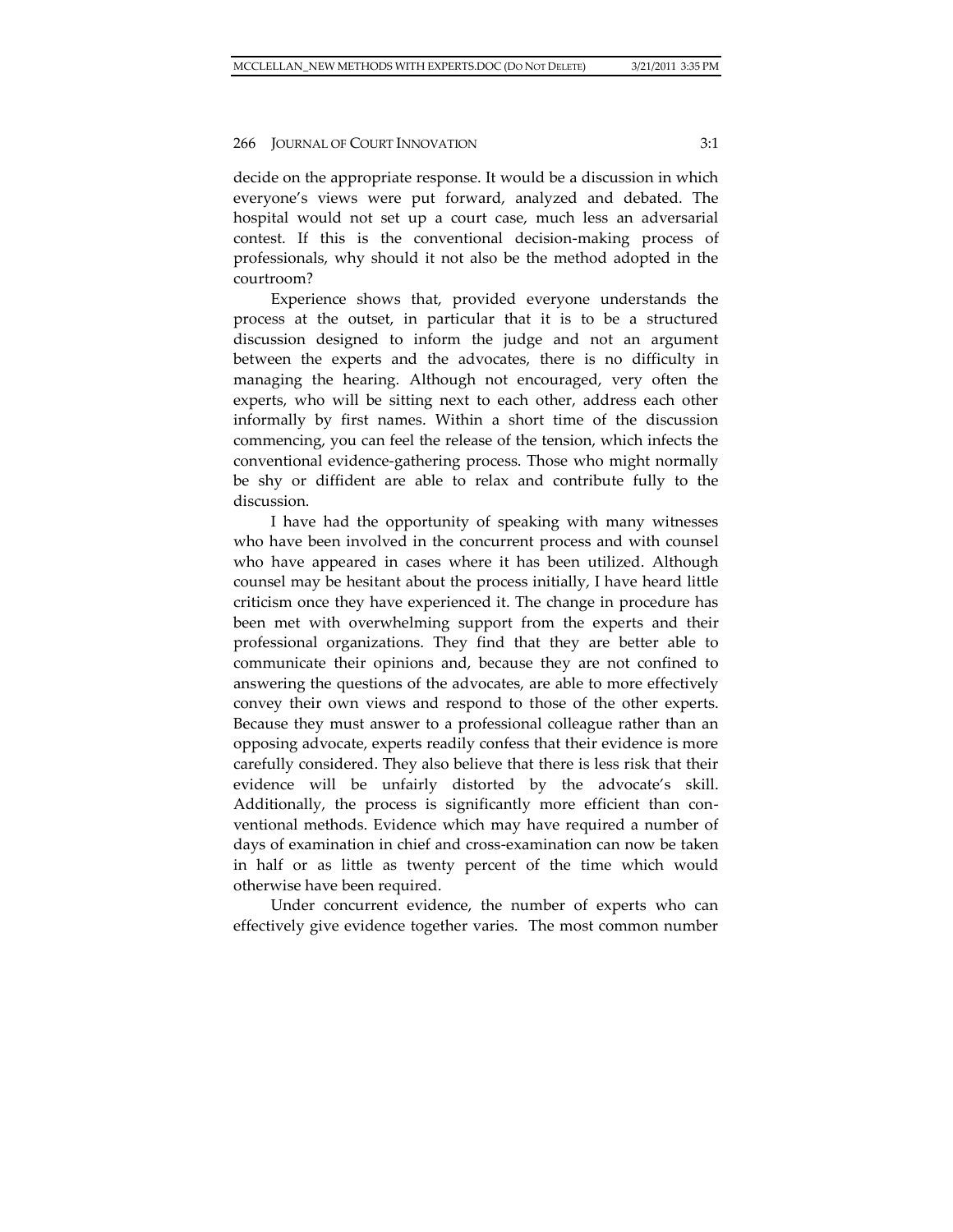is four but I have had eight witnesses at one time<sup>17</sup> and know of a case where there were twelve.18 From the decision-maker's perspective, the opportunity to observe the experts in conversation with each other about the matter, together with the ability to ask and answer each others' questions, greatly enhances the capacity of the judge to decide which expert to accept. Rather than have a person's expertise translated or colored by the skill of the advocate, and as we know the impact of the advocate can be significant, the experts can express their views in their own words. There also are benefits which aid in the decision-writing process. Concurrent evidence allows for a wellorganized transcript because each expert answers the same question at the same point in the proceeding.

I am often asked whether concurrent evidence favors the more loquacious and disadvantages the less articulate witnesses. In my experience, this does not occur. Since each expert must answer to their professional colleagues in their presence, the opportunity for diversion from the intellectual content of the response is diminished. Being relieved of the necessity to respond to an advocate, which many experts see as a contest from which they must emerge victorious, rather than a forum within which to put forward their reasoned views, the less experienced, or perhaps shy person, becomes a far more competent witness in the concurrent evidence process. In my experience, the shy witness is much more likely to be overborne by the skillful advocate in the conventional evidence gathering procedure than by a professional colleague with whom, under the scrutiny of the courtroom, they must maintain the debate at an appropriate intellectual level. Although I have only rarely found it necessary, the opportunity is of course available for the judge to intervene and ensure each witness has a proper opportunity to express his or her opinion.

### **Conclusion**

As increases in "scientific" knowledge are expected to accelerate, it seems likely that courts will have to reconsider whether professionals, assessors or advisers should be available to assist the

<sup>17</sup>*.* Ironhill Pty Ltd v. Transgrid [2004] NSWLEC 700; Attorney-General (NSW) v. Winters [2007] NSWSC 1071.

<sup>18.</sup> Note that the case referenced here was settled, and consequently, no citation is available.